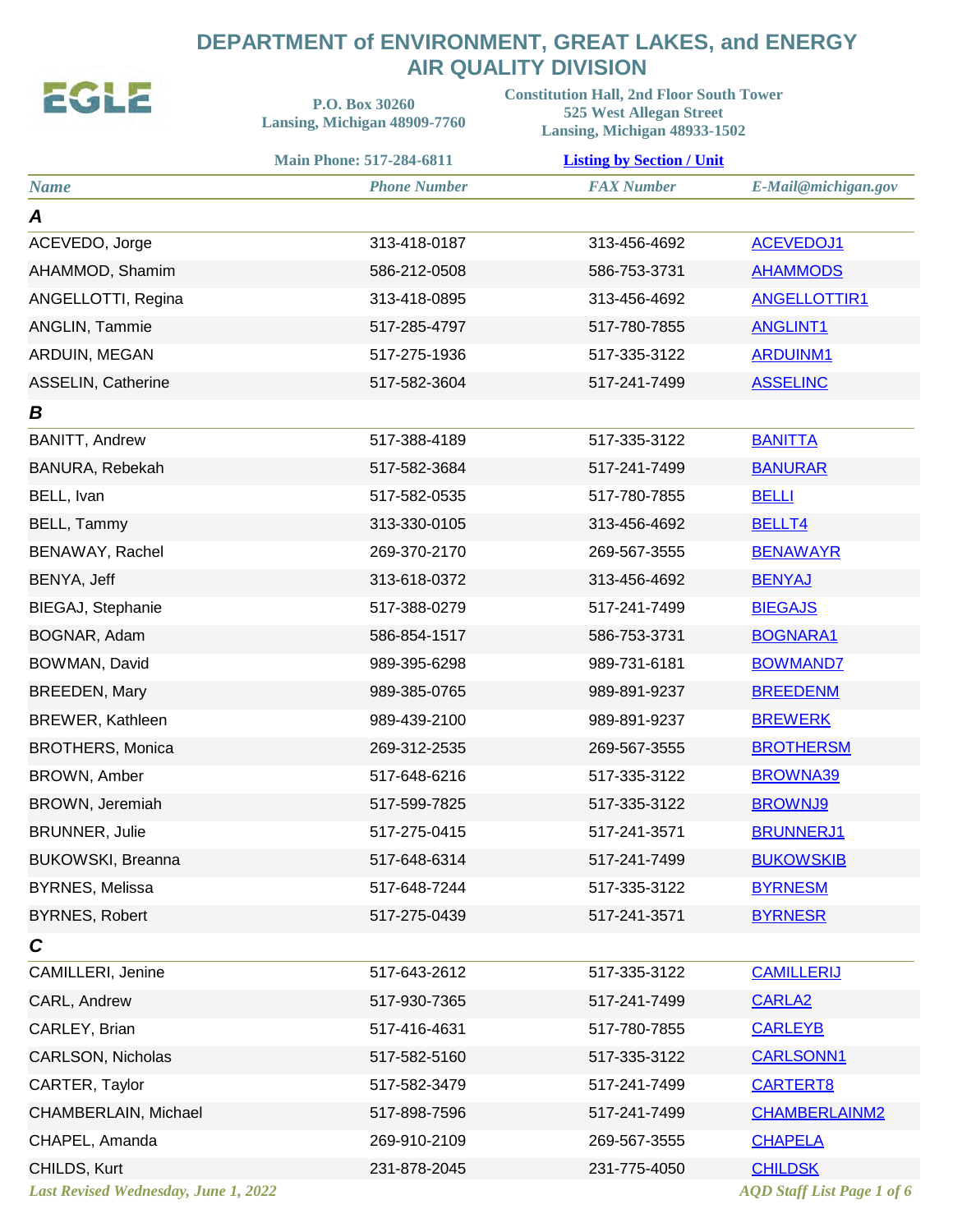| <b>Name</b>           | <b>Phone Number</b> | <b>FAX Number</b> | E-Mail@michigan.gov |
|-----------------------|---------------------|-------------------|---------------------|
| $\mathbf C$           |                     |                   |                     |
| CIAVATTONE, Deborah   | 586-596-6068        | 586-753-3731      | <b>CIAVATTONED</b>  |
| COLLINS, Chance       | 269-254-7119        | 269-567-3555      | <b>COLLINSC21</b>   |
| CONKLIN, Michael      | 906-202-0013        | 906-228-4940      | <b>CONKLINM1</b>    |
| CONNER, Maureen       | 248-807-9031        | 313-456-4692      | <b>CONNORM3</b>     |
| COSIER, Dina          | 269-243-0954        | 269-567-3555      | <b>COSIERD</b>      |
| COX, Michael          | 616-240-3607        | 616-356-0201      | COXM9               |
| D                     |                     |                   |                     |
| DARLING, Aaron        | 313-920-0500        | 313-456-4692      | <b>DARLINGA5</b>    |
| DeBRULER, Cari        | 517-899-5275        | 517-241-7499      | <b>DEBRULERC</b>    |
| DECHY, Craig          | 517-749-2891        | 517-335-3122      | <b>DECHYC</b>       |
| DEPA, Michael         | 517-648-6430        | 517-241-7499      | <b>DEPAM</b>        |
| DESKINS, Matt         | 269-303-8326        | 269-567-3555      | <b>DESKINSM</b>     |
| DEVRIES, Kaitlyn      | 616-558-0552        | 616-356-0201      | <b>DEVRIESK1</b>    |
| DEWITT, Kelly         | 517-294-9288        | 517-335-3122      | DEWITTK2            |
| DICKMAN, Robert       | 231-878-4697        | 231-775-4050      | <b>DICKMANR</b>     |
| DOHM, Kimberly        | 517-899-2182        | 517-335-3122      | <b>DOHMK</b>        |
| DOLEHANTY, Mary Ann   | 517-614-2788        | 517-335-0012      | <b>DOLEHANTYM</b>   |
| DROST, Trevor         | 517-245-5781        | 517-335-3122      | <b>DROSTT</b>       |
| DROSTE, Daniel        | 989-225-6052        | 989-891-9237      | <b>DROSTED3</b>     |
| DRURY, Andrew         | 517-648-6663        | 517-335-3122      | <b>DRURYA</b>       |
| DUNCAN, Jason         | 517-719-0930        | 517-241-7499      | DUNCANJ1            |
| DZIADOSZ, Mark        | 586-854-1611        | 586-753-3731      | <b>DZIADOSZM</b>    |
| E                     |                     |                   |                     |
| EAGEN, Rachel         | 517-648-6757        | 517-241-7499      | <b>EAGENR</b>       |
| EISINGER, Diane       | 517-242-3299        | 517-335-3122      | <b>EISINGERD1</b>   |
| ELMOUCHI, Robert      | 586-854-3244        | 586-753-3731      | <b>ELMOUCHIR</b>    |
| ETHRIDGE, Christopher | 517-582-3063        | 586-753-3731      | <b>ETHRIDGEC</b>    |
| EVANS, Scott          | 616-450-2072        | 616-356-0201      | EVANSS13            |
| F                     |                     |                   |                     |
| FINNIE, Angelo        | 313-920-8191        | 313-456-4692      | <b>FINNIEA</b>      |
| FOREMAN, Marc         | 517-204-0729        | 517-241-7499      | <b>FOREMANM</b>     |
| G                     |                     |                   |                     |
| GAFNER, Eric          | 517-719-4537        | 517-241-7499      | <b>GAFNERE</b>      |
| GARCIA, Karen         | 517-643-5150        | 517-335-0012      | <b>GARCIAK1</b>     |
| GAUTHIER, Tom         | 517-243-3576        | 517-241-7499      | <b>GAUTHIERT</b>    |
| GENTLE, Nathanael     | 989-778-0025        | 989-891-9237      | <b>GENTLEN</b>      |
| GHUMAN, Navnit        | 313-720-1542        | 313-456-4692      | <b>GHUMANN</b>      |
| GOEDDEKE, Joseph      | 517-331-7906        | 313-456-4692      | <b>GOEDDEKEJ</b>    |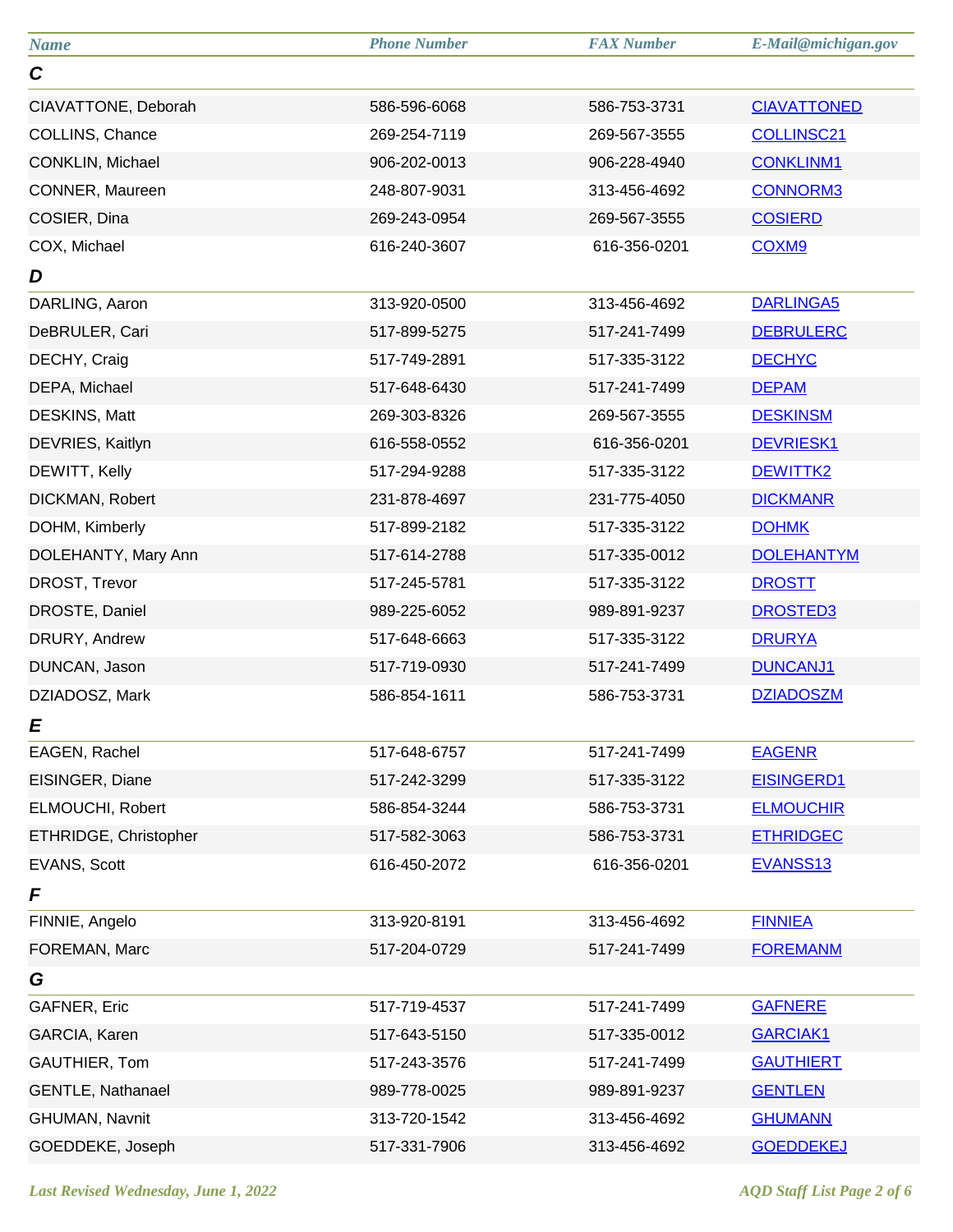| <b>Name</b>             | <b>Phone Number</b> | <b>FAX Number</b> | E-Mail@michigan.gov   |
|-------------------------|---------------------|-------------------|-----------------------|
| G                       |                     |                   |                       |
| GRAMZA, Laura           | 517-230-4404        | 517-335-3122      | <b>GRAMZAL</b>        |
| GREGORY, Dave           | 313-790-1133        | 313-456-4692      | GREGORYD3             |
| <b>GRINSTERN, Eric</b>  | 616-558-0616        | 616-356-0201      | <b>GRINSTERNE</b>     |
| H                       |                     |                   |                       |
| HANSEN, Eric            | 517-719-1576        | 517-241-7499      | <b>HANSENE</b>        |
| <b>HANSEN, Hillary</b>  | 616-279-8021        | 616-356-0201      | <b>HANSENH4</b>       |
| HARE, Chris             | 989-280-4733        | 989-891-9237      | <b>HAREC</b>          |
| HARRISON, John          | 313-995-6768        | 313-456-4692      | <b>HARRISONJ3</b>     |
| HARTMAN, Amie           | 517-285-6700        | 517-241-7499      | <b>HARTMANA4</b>      |
| HAYWOOD, James          | 517-648-6766        | 517-241-7499      | <b>HAYWOODJ</b>       |
| <b>HEMBEN, Terseer</b>  | 313-418-0635        | 313-456-4692      | <b>HEMBENT</b>        |
| HENGESBACH, Stephanie   | 517-648-7015        | 517-241-7499      | <b>HENGESBACHS1</b>   |
| HERCULA, Thomas         | 517-275-2912        | 517-335-3122      | <b>HERCULAT</b>       |
| HICKMAN, Lorraine C.    | 517-582-3494        | 517-241-7499      | <b>HICKMANL</b>       |
| HODGES, Cynthia         | 517-648-7169        | 517-241-7499      | <b>HODGESC</b>        |
| HOLCOMB, Dan            | 517-242-0861        | 517-241-7499      | <b>HOLCOMBD</b>       |
| HOLLENBACH, Heidi       | 616-540-1136        | 616-356-0201      | <b>HOLLENBACHH</b>    |
| HOWE, Jeremy            | 231-878-6687        | 231-775-4050      | <b>HOWEJ1</b>         |
| HUGHES, Brian           | 517-648-7353        | 517-241-7499      | <b>HUGHESB8</b>       |
| I                       |                     |                   |                       |
| IRVINE, Robert          | 517-648-7367        | 517-241-7499      | <b>IRVINER</b>        |
| IRWIN, Andrea           | 989-894-6210        | 989-891-9237      | <b>IRWINA1</b>        |
| J                       |                     |                   |                       |
| JASKOWSKI, Joseph       | 734-564-6724        | 586-753-3731      | <b>JASKOWSKIJ</b>     |
| JELTEMA, Shelley        | 517-281-2392        | 517-335-0012      | <b>JELTEMAS</b>       |
| JOHNSON, Randy          | 517-243-2605        | 517-241-7499      | <b>JOHNSONR1</b>      |
| JOSEPH, Robert          | 586-506-9564        | 586-753-3731      | JOSEPHR4              |
| K                       |                     |                   |                       |
| KALLUMKAL, Sebastian    | 586-201-0175        | 586-753-3731      | <b>KALLUMKALS</b>     |
| KANG, Jennifer          | 517-582-0827        | 517-241-7499      | <b>KANGJ</b>          |
| KARL, Matthew           | 517-282-2126        | 517-335-3122      | <b>KARLM</b>          |
| KAVANAUGH VETORT, Diane | 517-416-3537        | 517-780-7855      | <b>KAVANAUGHD</b>     |
| <b>KELLY, Kerry</b>     | 586-506-9817        | 586-753-3731      | <b>KELLYK6</b>        |
| KELSO, Kristine         | 517-582-0990        | 517-241-7499      | <b>KELSOK</b>         |
| KHALED, Jeff            | 517-582-5117        | 517-335-3122      | <b>KHALEDJ</b>        |
| KHAN, Noshin            | 586-536-1197        | 989-891-9237      | <b>KHANN5</b>         |
| KIDDER, Steven          | 517-243-4492        | 517-335-3122      | <b>KIDDERS</b>        |
| KILMER, Susan           | 517-242-2655        | 517-241-7499      | <b>KILMERS</b>        |
| KOLLETH-THOMAS, Renee   | 313-920-0338        | 313-456-4692      | <b>KOLLETHTHOMASR</b> |
|                         |                     |                   |                       |

**Last Revised Wednesday, June 1, 2022** 

*AQD Staff List Page 3 of 6*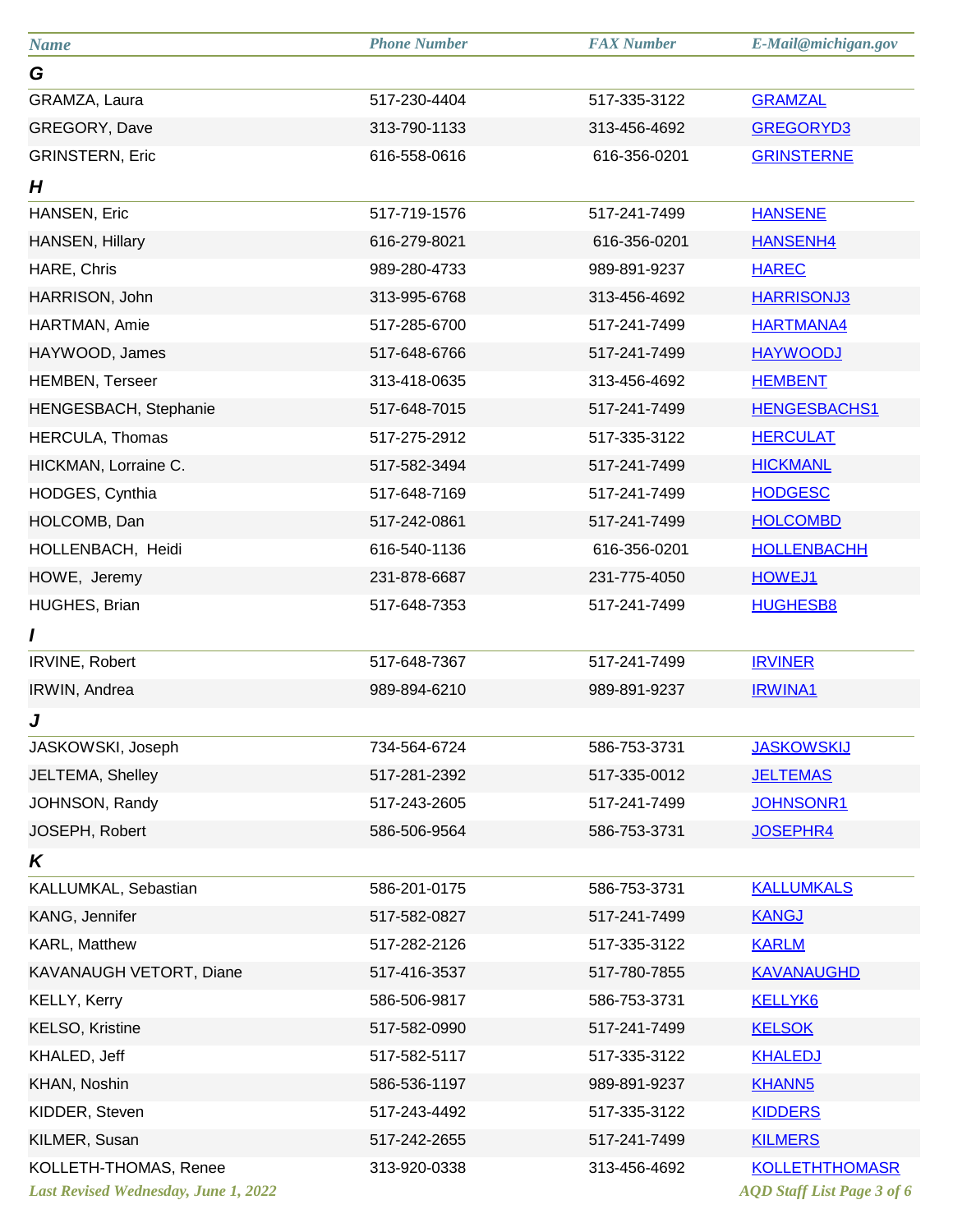| <b>Name</b>           | <b>Phone Number</b> | <b>FAX Number</b> | E-Mail@michigan.gov |
|-----------------------|---------------------|-------------------|---------------------|
| K                     |                     |                   |                     |
| KONANAHALLI, Iranna   | 586-596-7630        | 586-753-3731      | <b>KONANAHALLII</b> |
| KORNISKI, Jeffrey     | 313-912-6255        | 313-456-4692      | <b>KORNISKIJ</b>    |
| KOSTER, Katherine     | 313-418-0715        | 313-456-4692      | <b>KOSTERK1</b>     |
| KOVALCHICK, Mike      | 517-416-5025        | 517-780-7855      | <b>KOVALCHICKM</b>  |
| KOWNACKI, Alec        | 517-614-6678        | 517-241-7499      | <b>KOWNACKIA</b>    |
| KRAWIEC, Gerald J.    | 313-418-2138        | 313-456-4692      | <b>KRAWIECG</b>     |
| L                     |                     |                   |                     |
| LAMB, Jonathan        | 313-348-2527        | 313-456-4692      | LAMBJ1              |
| LANE, Rex             | 269-312-1540        | 269-567-3555      | <b>LANER</b>        |
| LAZZARO, April        | 616-558-1092        | 616-356-0201      | LAZZAROA1           |
| LeBLANC, SHARON       | 989-217-0055        | 989-731-6181      | <b>LEBLANCS</b>     |
| LEFFERT, Kaitlyn      | 586-249-6505        | 586-753-3731      | <b>LEFFERTK</b>     |
| LEHNER, Doreen        | 517-582-3779        | 517-241-7499      | <b>LEHNERD</b>      |
| LINDGREN, Jodi        | 231-942-2863        | 231-775-4050      | <b>LINDGRENJ2</b>   |
| LING, Dan             | 517-204-1707        | 517-241-7499      | <b>LINGD</b>        |
| LIVESON, Samuel       | 313-405-1357        | 313-456-4692      | <b>LIVESONS2</b>    |
| LOMERSON, Bryan       | 734-891-0164        | 313-456-4692      | <b>LOMERSONB</b>    |
| LOTOSZINSKI, Mark     | 517-719-7460        | 517-241-7499      | <b>LOTOSZINSKIM</b> |
| LUCE, Lauren          | 906-202-0943        | 906-228-4940      | <b>LUCEL1</b>       |
| LUPLOW, Michelle      | 517-294-9294        | 517-241-3571      | LUPLOWM1            |
| M                     |                     |                   |                     |
| MAGIRL, Lauren        | 517-582-5345        | 517-335-3122      | <b>MAGIRLL</b>      |
| McCANN, Gina          | 989-439-2282        | 989-891-9237      | MCCANNG2            |
| McDONALD, Tracey      | 517-582-3570        | 517-241-7499      | <b>MCDONALDT</b>    |
| McGEEN, Daniel        | 517-648-7547        | 517-241-3571      | <b>MCGEEND</b>      |
| McGEEN, Dennis        | 517-899-6819        | 517-241-7499      | MCGEEND1            |
| MEAD-O'BRIEN, Malcolm | 517-281-0376        | 517-335-3122      | MEADM1              |
| MILLER, Scott         | 517-416-5992        | 517-780-7855      | <b>MILLERS</b>      |
| MITCHELL, Mark        | 517-582-5293        | 517-335-3122      | <b>MITCHELLM7</b>   |
| MORAN, Erin           | 517-275-0883        | 517-335-3122      | <b>MORANE</b>       |
| MORGAN, David         | 616-824-1139        | 616-356-0201      | <b>MORGAND2</b>     |
| MYOTT, Brad           | 517-294-9394        | 517-241-3571      | <b>MYOTTB</b>       |
| N                     |                     |                   |                     |
| NANCE, Keisha         | 313-319-0431        | 586-753-3731      | <b>NANCEK2</b>      |
| NIXON, Shane          | 231-492-5954        | 231-775-4050      | <b>NIXONS</b>       |
| NIXON, Shane          | 231-492-5954        | 989-731-6181      | <b>NIXONS</b>       |
| NOBLE-WOODS, Debra    | 989-798-0872        | 989-731-6181      | NOBELD <sub>2</sub> |
| NOWAK, Matthew        | 313-790-4898        | 313-456-4692      | <b>NOWAKM</b>       |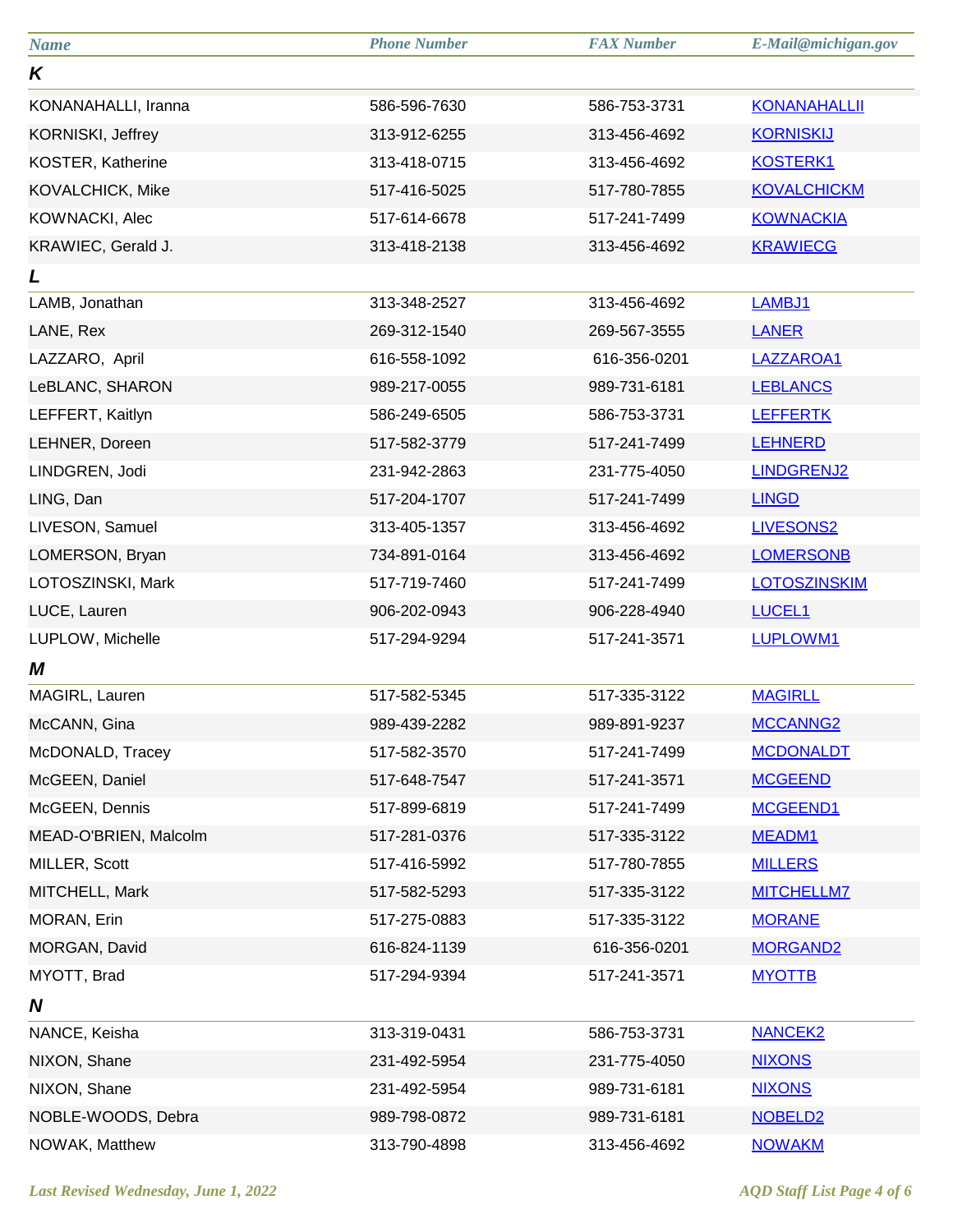| <b>Name</b>                                 | <b>Phone Number</b> | <b>FAX Number</b> | E-Mail@michigan.gov               |
|---------------------------------------------|---------------------|-------------------|-----------------------------------|
| O                                           |                     |                   |                                   |
| OJE, Chukuemeka                             | 517-582-5175        | 517-335-3122      | <b>OJEC</b>                       |
| OLAGUER, Jay                                | 517-512-0059        | 517-335-0012      | <b>OLAGUERJ</b>                   |
| ORENT, Kelly                                | 616-201-7879        | 616-356-0202      | <b>ORENTK</b>                     |
| OSTASZEWSKI, Marina                         | 517-648-7995        | 517-335-3122      | <b>OSTASZEWSKIM1</b>              |
| OWENS, Caryn                                | 231-878-6688        | 231-775-4050      | <b>OWENSC1</b>                    |
| P                                           |                     |                   |                                   |
| PATEL, Vrajesh                              | 517-582-3909        | 517-335-3122      | <b>PATELV</b>                     |
| PENNELL, Karen                              | 517-648-8103        | 517-241-7499      | <b>PENNELLK</b>                   |
| PINGA, Rem                                  | 586-854-4697        | 586-753-3731      | <b>PINGAR</b>                     |
| PUITE, Tammie                               | 231-780-7031        | 231-775-4050      | <b>PUITET</b>                     |
| PUROL, Stephanie                            | 517-256-2351        | 517-335-3122      | <b>PUROLS1</b>                    |
| R                                           |                     |                   |                                   |
| RADULSKI, Rebbecca                          | 989-217-0051        | 989-731-6181      | <b>RADULSKIR</b>                  |
| RAMSEY, Marguerita                          | 313-319-0710        | 313-456-4692      | <b>RAMSEYM1</b>                   |
| RATHBUN, Jeffrey                            | 517-275-2620        | 517-335-3122      | <b>RATHBUNJ1</b>                  |
| RHYNDRESS, Lisa                             | 517-582-1956        | 517-241-7499      | <b>RHYNDRESSL</b>                 |
| RILEY, Andrew                               | 586-565-7379        | 586-753-3731      | <b>RILEYA8</b>                    |
| RISELAY, Matthew                            | 313-218-0100        | 517-241-7499      | <b>RISELAYM</b>                   |
| ROBAK, Rebecca                              | 313-410-1899        | 313-456-4692      | <b>ROBAKR</b>                     |
| ROBINSON, Amy                               | 517-242-6561        | 517-241-7499      | <b>ROBINSONA1</b>                 |
| ROBINSON, Christopher                       | 616-286-0083        | 616-356-0201      | ROBINSONC17                       |
| ROGERS, Michelle                            | 517-648-8218        | 517-335-3122      | ROGERSM13                         |
| RUOKOLAINEN, Nadine                         | 906-241-0086        | 906-228-4940      | <b>RUOKOLAINENN</b>               |
| S                                           |                     |                   |                                   |
| SANDOVAL, C. Nazaret                        | 313-418-5446        | 313-456-4692      | <b>SANDOVALC</b>                  |
| SCANLAN, Joseph                             | 906-458-6405        | 906-228-4940      | <b>SCANLANJ</b>                   |
| SCHROEDER, Bryan                            | 313-920-0042        | 313-456-4692      | <b>SCHROEDERB</b>                 |
| <b>SERRANO, Gregory</b>                     | 517-582-3617        | 517-241-7499      | <b>SERRANOG</b>                   |
| SHAFFER, Adam                               | 989-225-4789        | 989-891-9237      | <b>SHAFFERA1</b>                  |
| SHANLEY, Thomas                             | 517-643-3526        | 517-241-7499      | <b>SHANLEYT</b>                   |
| SHOOLTZ, Lisa                               | 517-582-3033        | 517-241-7499      | <b>SHOOLTZL1</b>                  |
| SHUFF, Erica                                | 517-897-0791        | 517-241-7499      | <b>SHUFFE</b>                     |
| SMITH, Cindy                                | 517-648-8404        | 517-335-3122      | <b>SMITHC17</b>                   |
| STAWINSKI, Scott                            | 313-418-0663        | 313-456-4692      | <b>STAWINSKIS</b>                 |
| STEGMAN, Marissa                            | 517-582-3601        | 517-241-7499      | <b>STEGMANM1</b>                  |
| SWITZER, Annette                            | 517-643-3847        | 517-335-3122      | <b>SWITZERA2</b>                  |
| T                                           |                     |                   |                                   |
| TAYLOR-MORGAN, Joy                          | 616-824-1352        | 517-241-7499      | <b>TAYLORJ1</b>                   |
| <b>THELEN, Sue</b>                          | 517-899-6252        | 517-335-3122      | <b>THELENS4</b>                   |
| <b>Last Revised Wednesday, June 1, 2022</b> |                     |                   | <b>AQD</b> Staff List Page 5 of 6 |